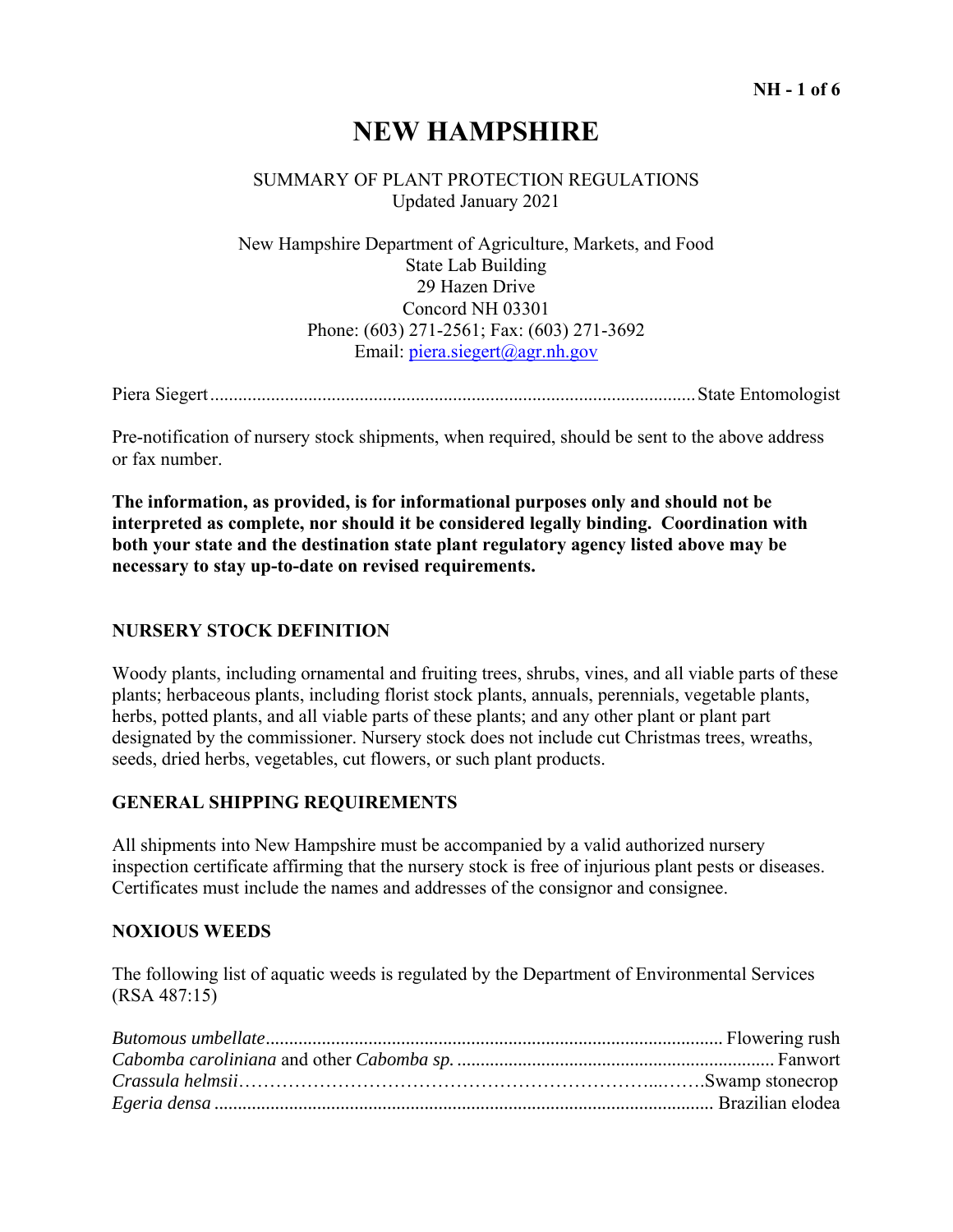# **NH - 2 of 6**

| Lythrum salicaria, L. virgatum, L. alatum and their cultivars Purple loosestrife |  |
|----------------------------------------------------------------------------------|--|
|                                                                                  |  |
|                                                                                  |  |
|                                                                                  |  |
|                                                                                  |  |
|                                                                                  |  |
|                                                                                  |  |
|                                                                                  |  |
|                                                                                  |  |
|                                                                                  |  |
|                                                                                  |  |
|                                                                                  |  |
|                                                                                  |  |
|                                                                                  |  |
|                                                                                  |  |

The following list of upland terrestrial weeds is regulated by the Department of Agriculture, Markets & Food, Division of Plant Industry (RSA 430:55)

| Tree of heaven.    |
|--------------------|
| Garlic mustard.    |
|                    |
| Japanese barberry. |
| European barberry. |
|                    |
| . Spotted knapweed |
|                    |
|                    |
|                    |
|                    |
|                    |
|                    |
|                    |
|                    |
|                    |
| Water-flag iris    |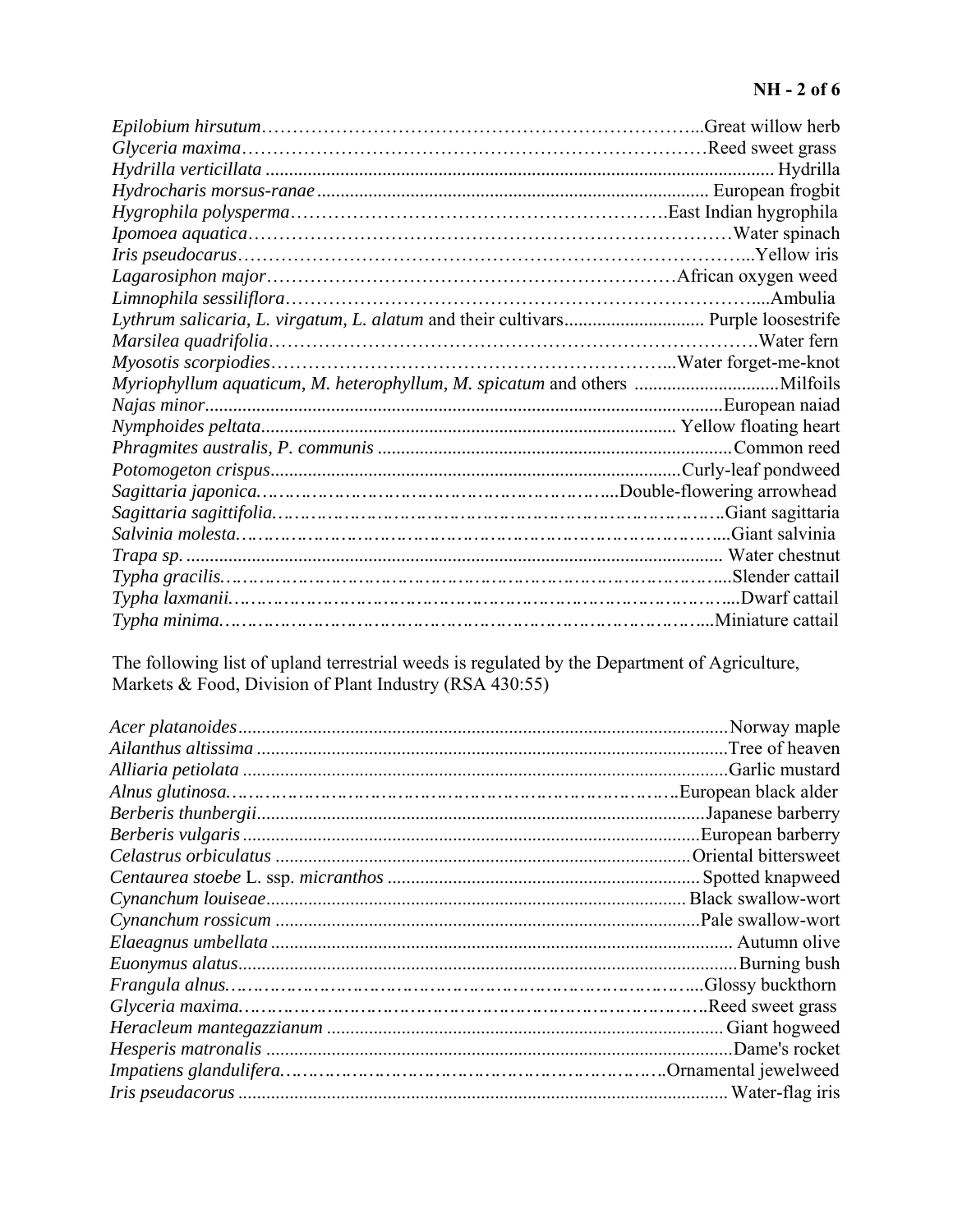## **NH - 3 of 6**

| Morrow's honeysuckle |
|----------------------|
| Tatarian honeysuckle |
|                      |
|                      |
|                      |
|                      |
|                      |
|                      |
|                      |
|                      |
|                      |
| . Multiflora rose    |
|                      |

# **PROHIBITED INSECTS**

The following list of prohibited insects is regulated by the Department of Agriculture, Markets & Food, Division of Plant Industry (RSA 430:55)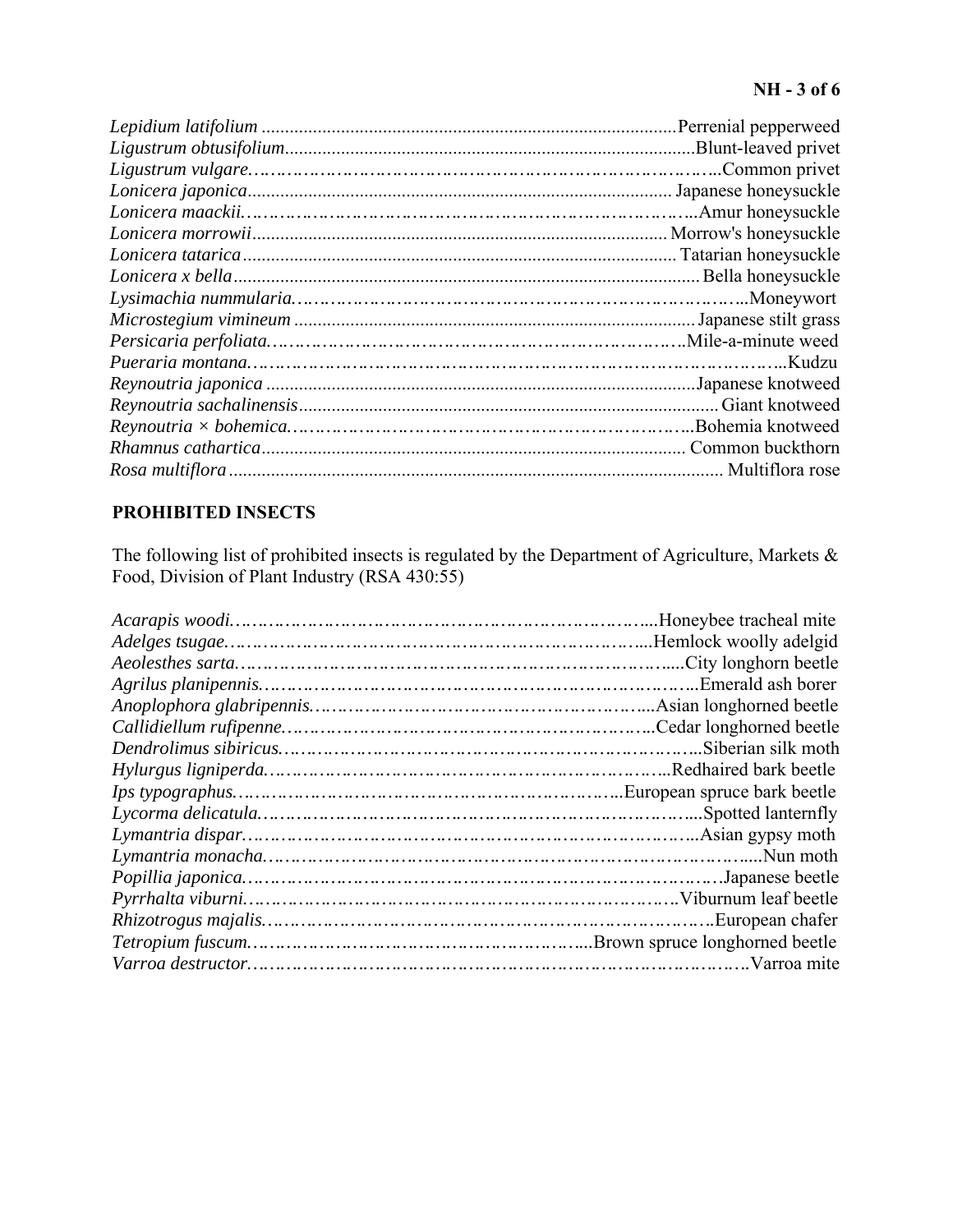### **QUARANTINES OR ADDITIONAL REQUIREMENTS**

### **WHITE PINE BLISTER RUST QUARANTINE**

PEST: The fungus *Cronartium ribicola* which causes white pine blister rust.

STATES REGULATED: All

MATERIALS REGULATED: Plants of all species and varieties of *Ribes.* 

RESTRICTIONS: Only the following species and varieties of currants and gooseberries shall be imported and planted:

- Black Currant: "Crandall", "Willoughby"
- Red Currant: "Rondom"
- White Currant: "White currant 1301"
- Gooseberry and Gooseberry crosses: "Jahns Prairie", "Captivator", "Careless", "Clark", "Crown Bob", "Downing", "Howards Lancer", "Sabine", "Jostaberry"

Planting these varieties within New Hampshire shall be by permit approved by the NH Department of Natural and Cultural Resources, Division of Forests and Lands. For more information, please refer to the website below:

https://www.nh.gov/nhdfl/community/forest-health/white-pine-blister-rust-in-nh.htm

### **EXTERIOR FIREWOOD QUARANTINE**

PEST: Insects and diseases capable of being transported in firewood.

#### STATES REGULATED: All

MATERIALS REGULATED: All wood of any species, cut or not cut, split or not split, regardless of length which is destined for use as a fuel. Firewood shall not include kilndried dimensional lumber, nor wood that has been chipped. In addition, firewood shall not include logs or wood being transported to, or possessed by, the following operations and facilities for use in their primary manufacturing process:

- i. sawmill for dimensional lumber;
- ii. pulp and/or paper mills;
- iii. wood pellet manufacturing facilities;
- iv. plywood manufacturing facilities;
- v. wood biomass-using refineries or power plants;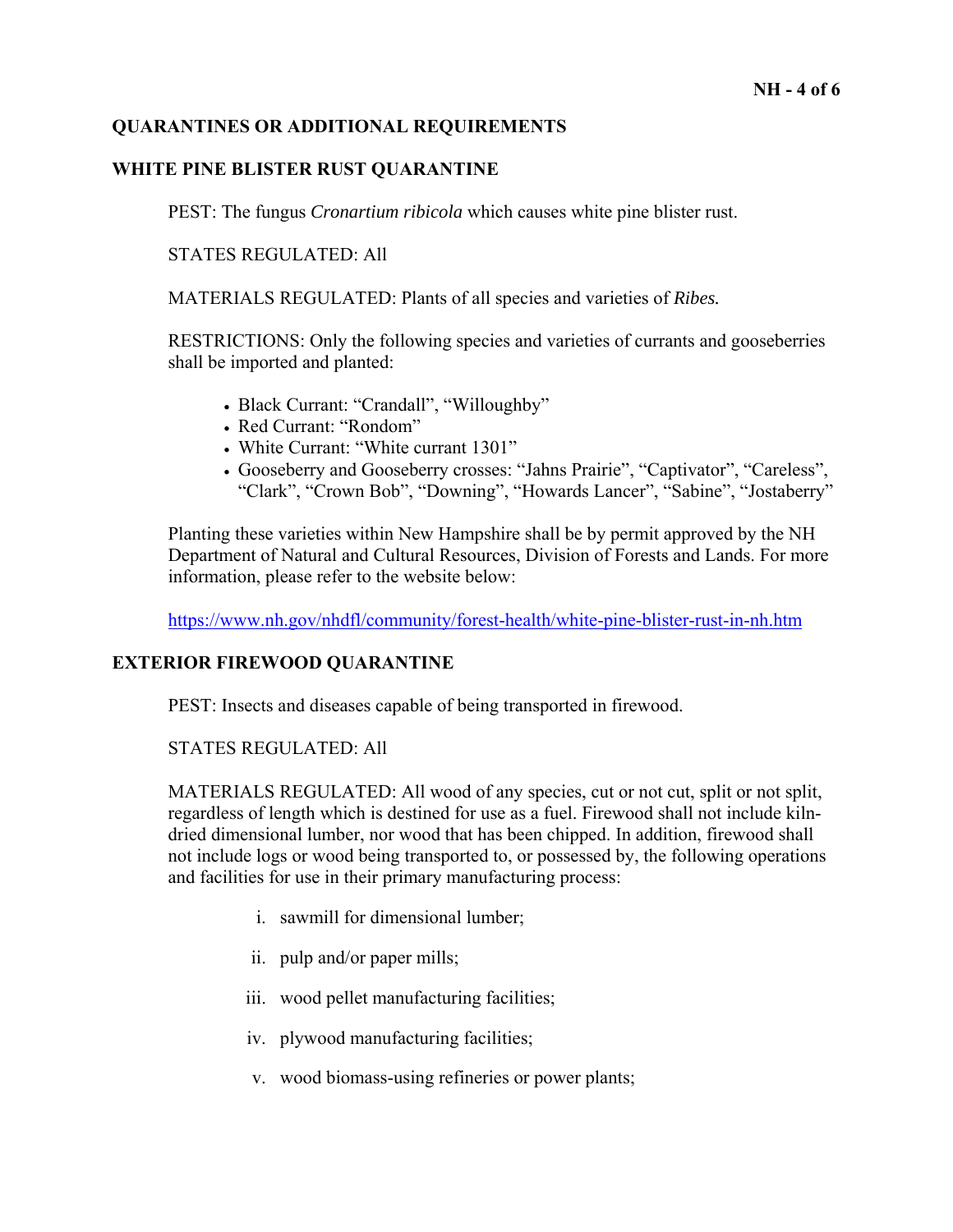- vi. re-constituted wood or wood composite product manufacturing plants;
- vii. facilities certified to treat firewood in accordance with heat-treatment standards where firewood has been heated to an interior core temperature of 60 C (140 F) for 60 min.

RESTRICTIONS: Untreated firewood shall not be imported into the State of New Hampshire from any other state, except as permitted with a compliance agreement. Compliance agreements are available for those:

- 1) Transporting untreated firewood directly to a state-certified firewood kiln for processing.
- 2) Transporting firewood of out-of-state origin into New Hampshire if the firewood has undergone a certified process deemed by both NHDAMF and NHDNCR to substantially reduce the risk of introducing forest pests. In order to obtain a compliance agreement, the firewood processor shall demonstrate:
	- a. The process the firewood has undergone to reduce the risk of transporting insects and pathogens, including verifiable evidence of the treatment's efficacy; and
	- b. That the reduced risk from the firewood is a function of the type of processing rather than origin of firewood; and
	- c. That the process can be measured or documented for the purpose of audit activities; and
	- d. Recipients of the compliance agreement shall maintain records for two years to assist in audit activities.
- 3) Firewood dealers who harvest firewood in New Hampshire and take it out of state to cut, split, season, or package shall obtain a compliance agreement before moving firewood of New Hampshire origin back into the State of New Hampshire. A firewood dealer shall be eligible for a compliance agreement if they meet the following conditions:
	- a. Firewood origin is documented through trip tickets, sales slips, load slips, or any other verifiable documentation showing chain of custody from the property where the wood was harvested, that can be used to attest to the origin of the firewood.
	- b. Firewood of New Hampshire origin is maintained separately and is identifiable at the processor's yard so that firewood of New Hampshire origin is not comingled with firewood of out-of-state origin.
	- c. The compliance agreement may require additional pest-risk based measures to protect the firewood from infestation on the premises, such as separation distance, tarping of firewood, or not storing firewood at specific times of year.